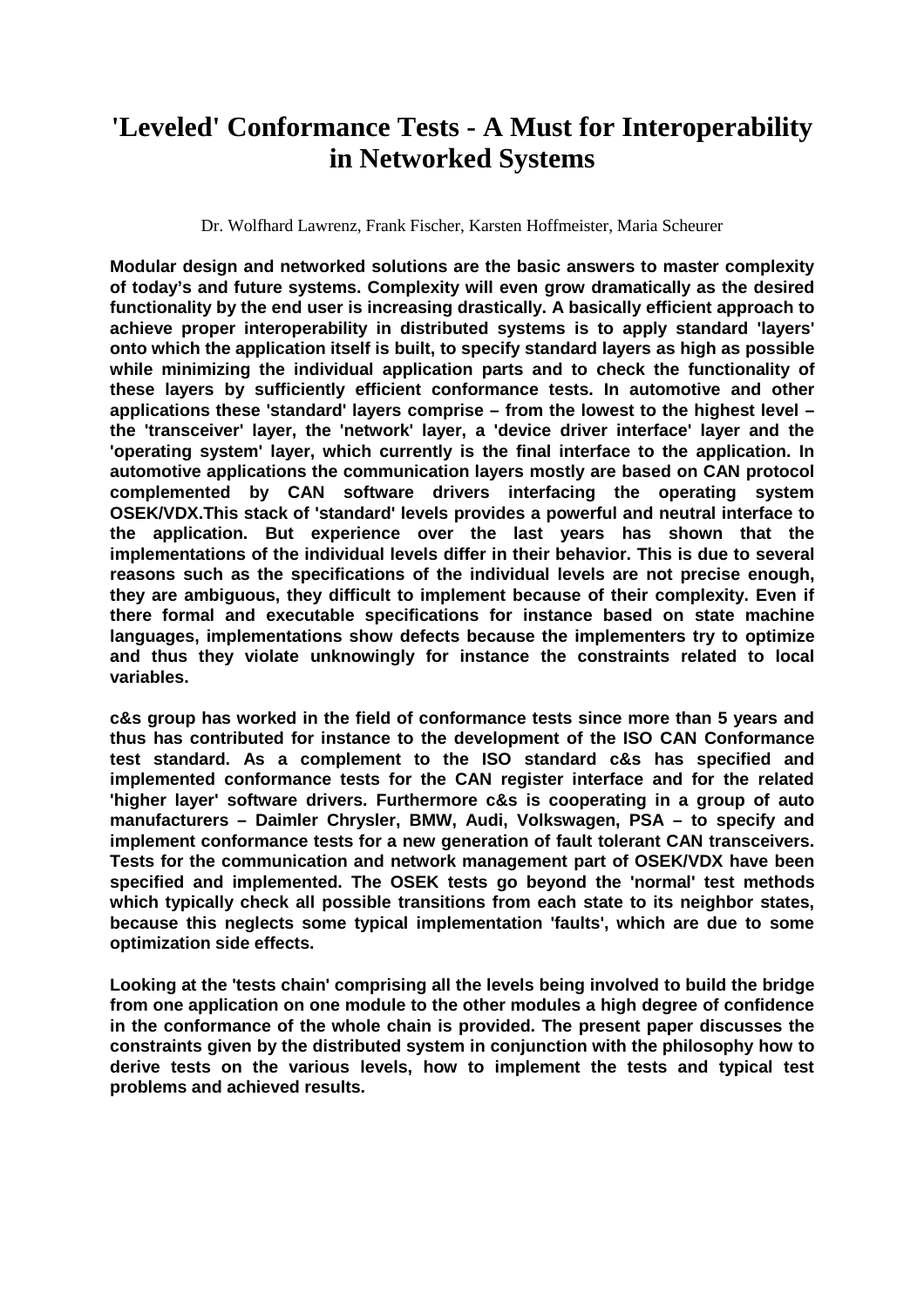## **Introduction**

Complex systems in cars grow at a very rapid pace. Enhanced performance such as lower fuel consumption, less pollution, better safety, enhanced comfort require more electronics. Even medium sized cars currently have more than 30 electronic control units – ECUs -, in high end cars there are even more than 100 ECUs. In power train control they serve for engine control, gear box control, brakes control, stability control, etc. In the body control area the ECUs do seat positioning, mirror positioning, power windows control, etc. The multi media applications support radio functionality, TV, telephone, CD player, navigation systems, etc. In current cars there are multiple intelligent air bag controls. In the near future there will be steer by wire, brake by wire and other intelligent functions.

All this complex functionality requires communication between the various ECUs in order to optimize or even enable the overall control loop of the car as a system. Communication typically is performed through multiple networks performing different application oriented protocols.

Obviously predictable and even the safe operation of the complex 'system car' would require good specifications of the components at the various levels as well as sufficiently well specified tests. These requirements would be even more evident for 'standard'-components such as 'standard-communication-links' between the modules.

But very often the specification of the communication components at the various levels is not precise nor complete. In most cases the specification does not exist in a formal language. Therefore formal checks on completeness, in-ambiguity, etc. can not be performed. Due to this there is no way to derive formal verification tests. Tests to check the conformance of such standard components are derived from experience, enhanced by systematic considerations to optimize the tests and to minimize the amount of tests to be

executed. Very often the tests in turn become the specification of the component – which may be the wrong way to govern complexity of large systems.

All this is due to the fact that systems grow so rapidly. Because of the competition race there is no time in the predevelopment phase for systematic formal approaches. Even worse, in order to have advantages in front of the competition important parts of the specification of standard components are hidden and not published. Interoperability then can only be guaranteed by exhaustive conformance testing, although this may be the wrong way.

Subsequently the state of the art of deriving conformance tests for an insufficiently specified standard communication component is given. The test cases were derived empirically and optimized by systematic treatment. This consequently would lead to a formal more complete specification of the component itself. An iterative optimization approach is given balancing the tests and the specification of the component.

c&s masters the art of deriving conformance tests for an insufficiently specified standard communication component.

## **Layered Communication Architecure**

Proper function of complex systems in cars is essentially depending on the conformance of multiply used standard components. One of the mostly used standard components/functions is communication. Therefore interoperability of the communication modules being supplied by various implementers linking the ECUs into a system is a feature of very high interest. Referring to the ISO-OSI model a communication chain based on e.g. CAN communication protocol [2], [3] could consists of the following modules/layers: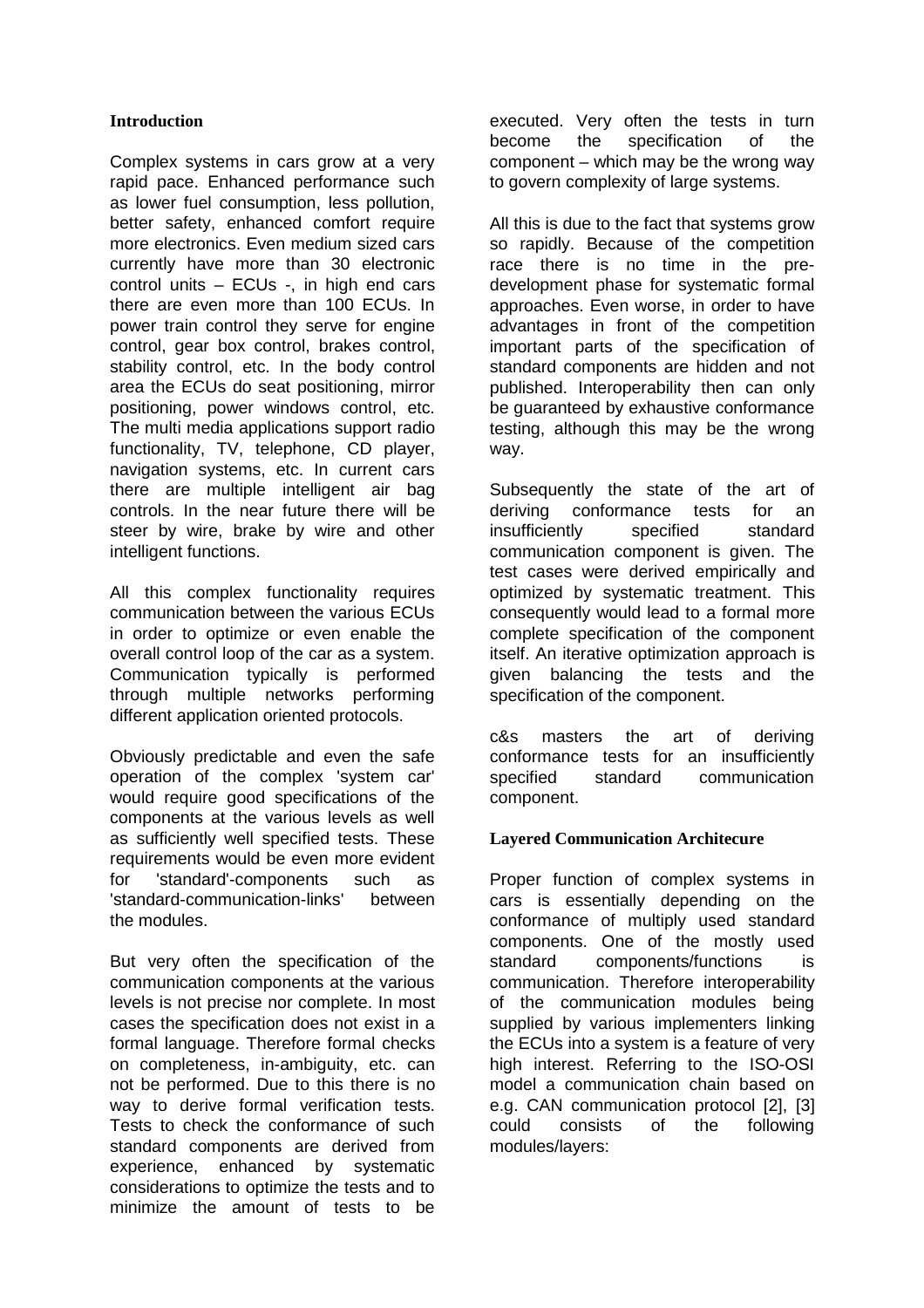<span id="page-2-0"></span>

Fig. 1: car system archtitecture

- Application, such as engine control or gear box control, an operating system like OSEK/VDX OS, or an
- **Configuration Management.**<br>CSI layer 7: OSEK/VDX-Communication and OSEK/VDX-Network-Management
- OSI layer 6 .... 3: may be void
- OSI layer 2: CAN protocol
- **OSI** layer 1: CAN transceiver and physical wiring

All layers provide their services to the upper layers and use services of the lower layers. The application, a configuration management or an operating system may be the 'final' user of the OSI layer 7. The OSEK-Network Management of layer 7 provide to the 'final' users only local- (node-related) and global- (networkrelated) management methods (e.g. startup network or management of different mechanisms for node monitoring), the OSEK-Communication provide the 'real' communication functionality for inter-ECU communication (communication within electronic control units) and also the ECUinternal communication (communication within electronic control units). To provide this services the layer 7 uses the lower layer services which are provided directly per the data link layer (layer 2) or per a higher layer (e.g. layer3). The layer 3 to 6 may be void but there can be another another higher level protocol (e.g. session layer of time triggered CAN). In any case an adaption of the communication layer (layer 2) to the higher layers must exist. The data link layer services are not standardized in case of CAN. This is a problem because CAN implementations of various implementers are too different to

exchange them without an adaptation to the higher levels like OSEK-COM. In general layer 2 shall provide services like set up of data which shall be send, indicate received data, set transmit requests and confirm transfer status. The physical layer is the interface between the signal transmission over the physical communication media and the digital 'world' towards the higher OSI-layers.

## **Layered Conformance Tests**

A basically efficient approach to achieve proper interoperability in distributed systems of high complexity is to apply standard 'layers' onto which the application itself is built, to specify standard layers as high as possible while minimizing the individual application parts and to check the functionality of these layers by sufficiently efficient conformance tests.

Apparently the communication link is a crucial factor for the proper function of the whole system. Although there are standardized communication protocols the interoperability of the communication modules may be questioned as the specification of the standards may be partially not strong enough as to ensure that different implementations are sufficiently interoperable. The functionality of a component is controlled by the specification of the component. The specification is mostly given in natural language, which may be ambiguous and not precise and not complete enough. Often some 'formal' specification means are applied partially for instance state diagrams. But for various reasons such as protecting knowledge – intellectual property IP – in front of the competitors even these formal description parts are not sufficiently deeply specified. This willingly takes the risk or even the sure consequence into account that different implementers of the very same specification result into devices which behave differently under certain conditions. This of course is crucial when interoperability of 'standard' components is assumed, being supplied by different component manufacturers.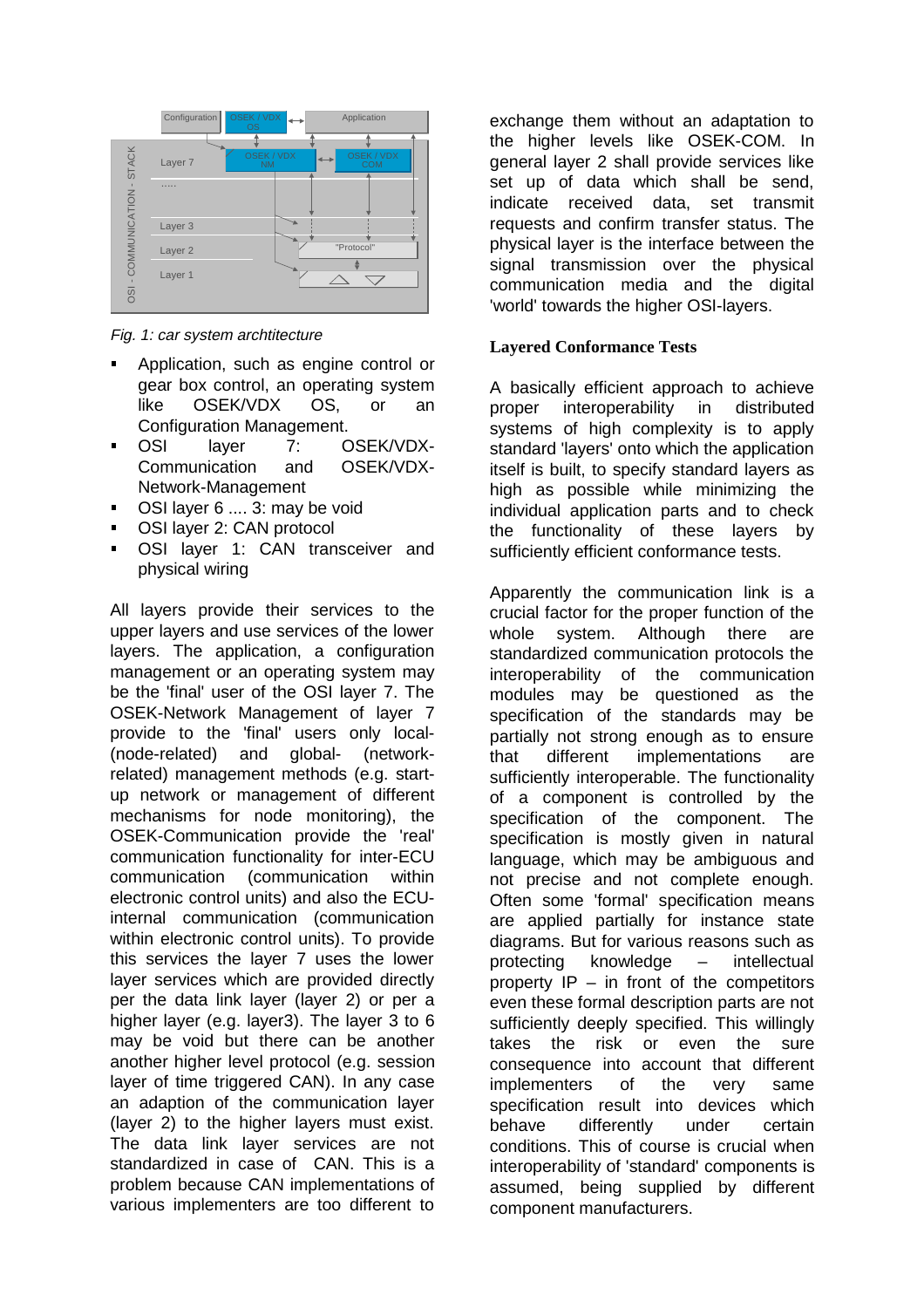Baring in mind the constraint of insufficiently specified components and the requirement that these components should be interoperable, one way out of this dilemma is to apply 'sufficiently exhaustive' conformance tests to verify the desired interoperability of components. As no sufficiently detailed and formal description of the component exists a so called black box test technique is applicable. Test stimuli are applied from outside of the component – which is referred to as Implementation under Test IUT – to the accessible inputs, the responses are read from the outputs of the IUT and compared to what is understood from the specification.

In a first step in order to derive a first guess of a sufficiently exhaustive set of test cases an empiric driven selection of a set of test cases, representing practical conditions under which a component later on would work, is a recommendable practical approach. In a second step the individual elements of the above set are organized in such a way that they each would result as the parameterized product of a set of – mostly desired – orthogonal vectors. These vectors may be defined application driven. The parameterized product of the vectors defines the so called System Operational Vector Space – SOVS, comprising all so far known possible operational conditions under which IUT is expected to be functional in the specified way. In a third step a subset of the SOVS is selected empirically, driven from application experience, or even formally. This subset is then expected to be Sufficiently Exhaustive Minimal Set of (conformance) Test Cases SEMSTC on one hand while comprising not too many tests cases on the other hand resulting in a still acceptable test time.

Obviously the approach mentioned above is a practically viable procedure to derive a sufficiently exhaustive set of test cases. But this procedure of course incorporates the risk that the selected subset of tests does not cover sufficiently the behavior of the component. There are several ways to optimize the selection of test cases – see below:

- The selection of the of SEMSTC should be supported by formal methods
- **The application of the SEMSTC in** conjunction with the practically gained experience that in real application cases will be detected that tested components will show deficiencies in their desired interoperability will lead to an iterative optimization process influencing the re-specification of the test cases and the component. The newly detected problem is analyzed leading to:
- A redefinition of the SOVS, their parameters and SEMSTC in such a way that the new case systematically is a member of the sets mentioned above.
- A redefinition of the specification of the component, leading to a more precise, more detailed, more formal result, without necessarily being too stringent to the implementers. Based on that 'more' formal methods could be applied to derive tests which would then lead to a better SEMSTC. The black box test method would then turn more into a gray box test technique.

OSEK/VDX NETWORK MANAGEMENT TESTS - In the scope of OSEK/VDX the Network Management system (NM) provides standardised features which ensure the functionality of inter-networking by standardised interfaces. The essential task of NM is to ensure the safety and the reliability of a communication network for ECUs. According to the car system architecture (Fig. 1) NM comprises the following standardised interfaces:

- Configuration/OS/Application  $\leftrightarrow$ OSEK/VD[X NM](#page-2-0)
- $\blacksquare$  OSEK/VDX NM  $\leftrightarrow$  OSEK/VDX COM
- $\overline{\phantom{a}}$  OSEK/VDX NM  $\leftrightarrow$  communication driver/medium

c&s has developed a test system for testing the conformance of implementations of the OSEK/VDX NM concept to the OSEK/VDX NM specification. The development comprised the following steps: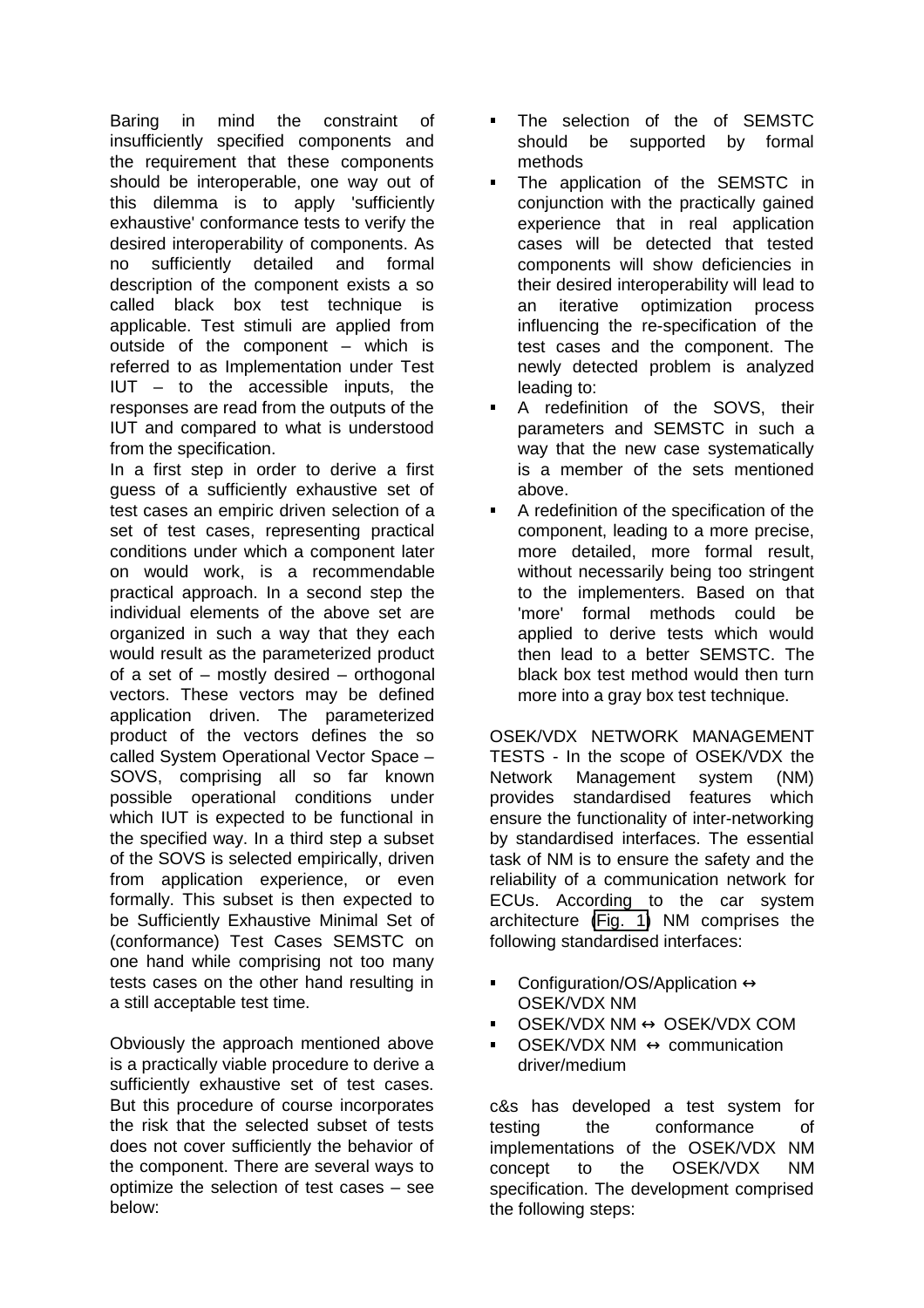- derivation of the test cases
- planing and realization of the test environment
- implementation of tester
- automation of test execution and verification

Derivation of Test Cases - The specification of OSEK/VDX NM is given as a state machine. Fig. 2 shows an example.



Fig. 2: part of OSEK/NM specification

A first approach to deriving the test cases is the coverage of each transition from one state to another with at least one test case. Further there is a need to test each condition which leads to such a transition. The test cases derived by this way are the minimum quantum of test cases which must be executed. This quantum of test cases is also commended by a group which deals with methods and tools for the validation of OSEK/VDX - based distributed architectures (Modistarc).

Fig. 3 shows an example for one test case, which covers the transition from 'normal state' to 'BusSleep state' under a certain condition.



| <b>Initial State</b> | SystemConfiguration                                  |                                             |
|----------------------|------------------------------------------------------|---------------------------------------------|
|                      | - Number of Nodes in Residual                        | $\div$ 1                                    |
|                      | System                                               |                                             |
|                      | - Composition                                        | : residual system (c&s node) + IUT          |
|                      | Net Management Settings                              |                                             |
|                      | - Operating Mode                                     | : 1                                         |
|                      | - Local Management Settings                          | : networkstatus.bussleep = $0$              |
|                      | States of Net Management                             |                                             |
|                      | - Main State                                         | : NMNormal                                  |
|                      | - Parallel State                                     | : NMActive                                  |
|                      | Residual System + IUT                                | : logical ring existing                     |
|                      |                                                      | networkstatus.bussleep(residual system) = 0 |
| <b>Test Steps</b>    | residual system GotoMode(BusSleep)<br>ä,             |                                             |
|                      | IUT GotoMode(BusSleep)<br>٠                          |                                             |
| Response             | IUT must send next ring<br>٠                         |                                             |
|                      | message with bit sleep.ind $= 1$                     |                                             |
|                      | verification NMBusSleep NMActive                     |                                             |
|                      | after T <sub>WaitBusSleep</sub> after receiving ring |                                             |
|                      | message with bit sleep.ack $= 1$                     |                                             |
|                      | NM must call ApplBusSleep<br>٠                       |                                             |
|                      | status byte according to<br>٠                        |                                             |
|                      | specification                                        |                                             |
|                      | NM must call ApplRingTimeElapsed                     |                                             |
|                      | according to specification                           |                                             |
|                      |                                                      |                                             |

Fig. 3: test case 3.2.1.2 Transition to NMBusSleep: NMNormal / NMActive / Initiator Node of Residual System

c&s however has perceived - and experience has confirmed - that this 'formal' methodology for deriving test cases is not sufficient: as implementers typically try to 'optimize' by for instance saving local variables for more than one state environment, additional tests must be defined checking more than the direct neighbors of the states. Therefore when deriving the test cases sequences of successive state transitions must be taken into account. Another important point which must be considered when deriving the test cases is the 'real' environment of an implementation. How does the NM under test cooperate with other NM implementations? Which effects has a high bus load to the functionality of the NM implementation under test? Which effects have bus failures e.g. open wire or short circuit of a bus line to the implementation? The test specification developed by c&s comprises test cases which take account into all these point of views:

- **each transition from one state to** another is covered by at least one test case
- **each condition which leads to such a** transition is at least covered with one test case
- test cases considering at least the prestate n-1 when testing the transition from state n to state n+1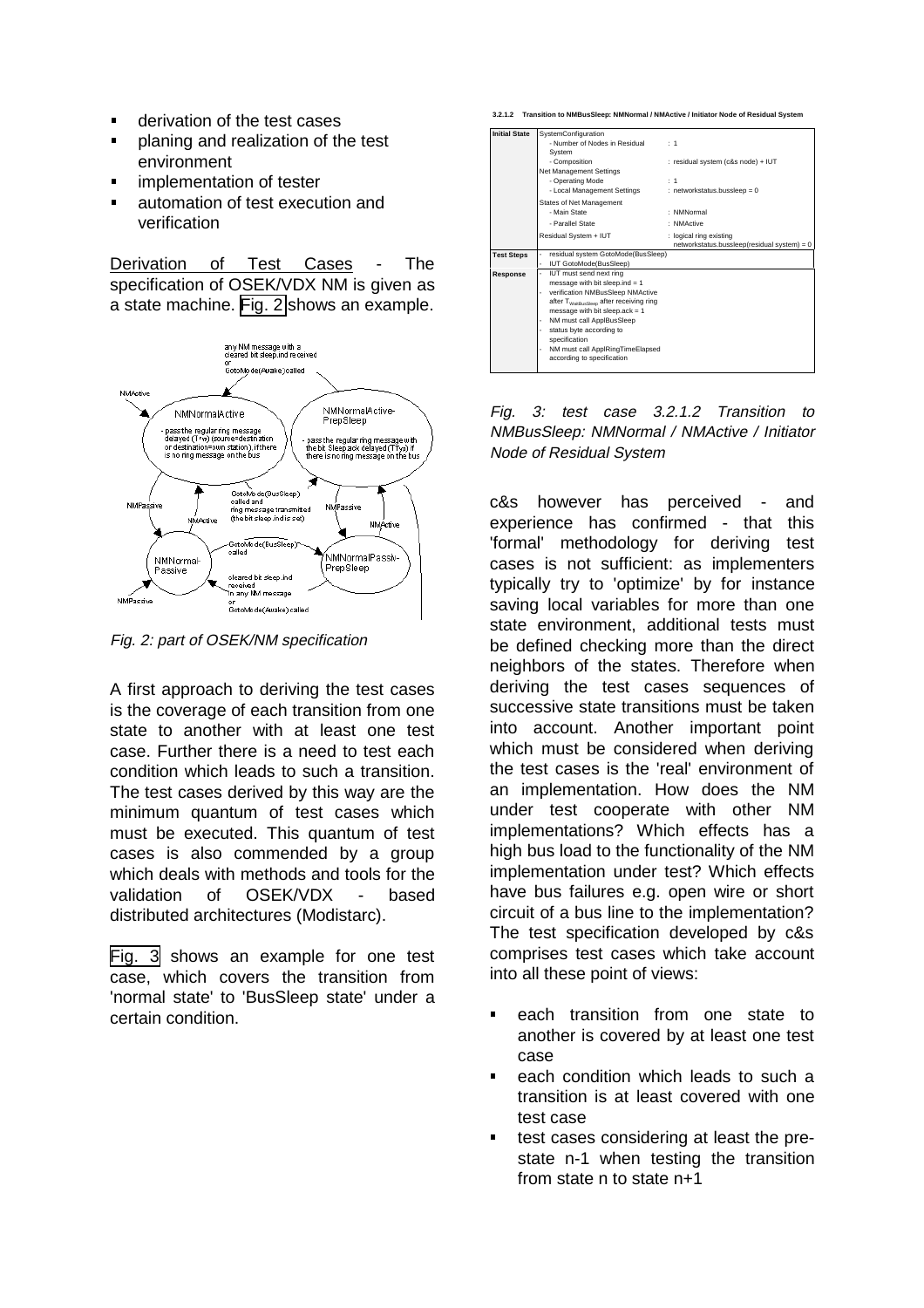test cases considering the 'environment' of an implementation as bus failures, number of nodes in a system, wrong data, etc.

Tester Architecture - The testing architecture is a black box testing architecture: the functionality of the implementation under test (IUT) is observed and controlled at external points of the IUT, the details of the respective NM implementation are not visible. The tester architecture is shown in Fig. 4.

the tests c&s adapts its test system to the actual hardware of the processor on which OSEK NM is implemented.

Conclusion OSEK/VDX NM Tests - Due to the enhanced derivation of test cases on the firm basis of experience the test system developed by c&s detects more faults than others. The test cases derivated by c&s not only check the conformance of an implementation to its specification. Therefore potential faults and loopholes in a specification are



Fig. 4: tester architecture for OSEK/VDX network management tests

The node with the NM implementation under test consists of a communication chip (e.g. CAN) with uC, the implementation under test and a specific Upper Tester software developed by c&s. The realization of the supervisor comprises one node with a enhanced emulation of NM, a tester software to coordinate the tests, a program for automatically verification of the tester and generation of the test report, an user interface for starting one/several/all tests, observing test execution and doing several settings. The residual system comprises a dedicated number of nodes, each containing a communication chip (e.g. CAN) with  $\mu$ C, an NM implementation and a specific software developed by c&s. The implementation of the tester was realized with future oriented tools such as Matlab/Simulink/Stateflow in conjunction with realtime hardware. In order to execute

detected when deriving and executing the test cases. Although the specification of the OSEK/VDX NM is given in a rather precise and nearly 'formal' form there may be a need to complete the specification. This interaction between 'specifying an implementation' and 'testing an implementation' is exactly the way that leads to a precise and tighter specification, which is the condition precedent to interoperability.

CAN PROTOCOL TESTS - The CAN protocol is a CSMA/CA (Carrier Sense Multiple Access / Collision Avoidance) protocol that is targeted for automotive real-time applications. Many European cars use the CAN protocol for in-vehicle data communication.

As shown in Fig. 1 the protocol module, in this case a CAN protocol implementation, is part of layer 2 of the model; according to this model the interfaces of the protocol module are t[he follo](#page-2-0)wing ones: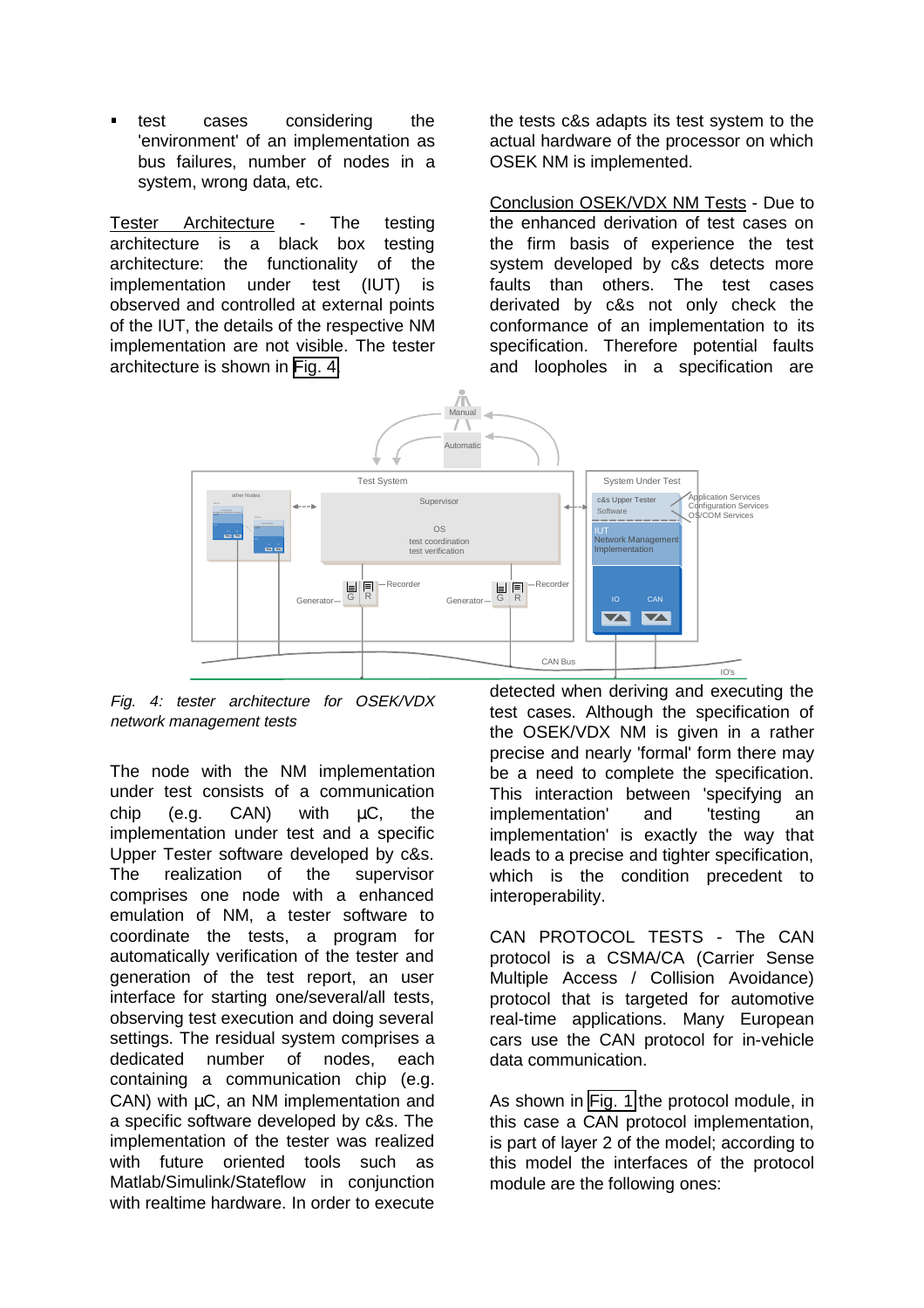upper services to:

- OSEK / VDX NM
- OSEK / VDX COM
- Application

lower services of:

 physical layer (PMA/MDI - Physical Medium Attachment / Medium Dependent Interface)

The c&s group is worldwide no. 1 in testing of new CAN chip implementations. More than 15 man-years have been put so far into the development of the test technique. Over 100 tests have been done on emulated CAN versions (FPGA, Quickturn boxes, etc.),  $1^{st}$  and  $2^{nd}$  silicon and on software drivers for CAN. Almost any of the major semiconductor manufacturers' chips have been tested by c&s group. There are 5 CAN test systems at c&s site. Tests are performed on various levels:

- ISO standard test
- c&s extended tests on:
	- ISO tests
		- processor interface functionality
		- **PEDITE:** processor interface performance
		- robustness =  $24$  hours random tests
- customer coaching to discuss and locate problems
- authentification, if required by customer

Derivation of Test Cases - The International Standard ISO 16845 specifies the methodology and the abstract test suite necessary to check the conformance of any CAN implementation to the harmonised CAN specifications in ISO 11898 and CAN Specification - Bosch - Version 2.0.

Standard conformance tests are performed on the assumption of a standardized simplified receive and transmit register interface between the CAN device under test and the Upper Tester. This simplification never corresponds to a real CAN implementation. But obviously the real

CAN register implementation with their corresponding control bits have a great influence on the proper function of a CAN device. That is why the c&s group always is requested to perform additional c&s group defined register tests.

As a result a set of additional 'de facto' standard register test cases was developed. Each of these extended register test cases is dedicated to perform specific checks on special characteristics of CAN registers. For solutions comparable to the Basic CAN architecture, there are different implementations to be checked such as transmit buffer registers with/without internal prioritization, different write capabilities onto the transmit register queue which influence heavily the overall arbitration process and thus the latency times of message transfers, etc. Concerning CAN solutions comparable to the Full CAN architecture, specifically adapted checks must be executed to test the individual solution of structure and number of transmit and receive registers, the kind of masking capabilities, the access techniques to the registers, etc. There are various solutions for the status and control registers which must be checked such as receive/transmit error counters, time stamps, transmission success checks, interrupts, non unified position and definition of status/control bits, etc. Following a short extract of a test list for the Processor Interface CAN Conformance Tests.

- RECEIVE INTO MAILBOX 0
- ABORT MAILBOX X
- TRANSMIT MAILBOX PRIORITY AND CAN BUS ARBITRATION
- ACCEPTANCE FILTER STANDARD FRAME, 1ST PATTERN
- BUS RECEIVE OVERLOAD WARNING
- ENTERING SLEEP MODE DURING **TRANSMISSION**
- CHECK ALL SPECIAL FEATURES OF YOUR CAN IMPLEMENTATION WHICH WERE NOT YET TESTED.

Tester Architecture - The execution of the tests is based on the 'OSI coordinated test method' as specified in the standard ISO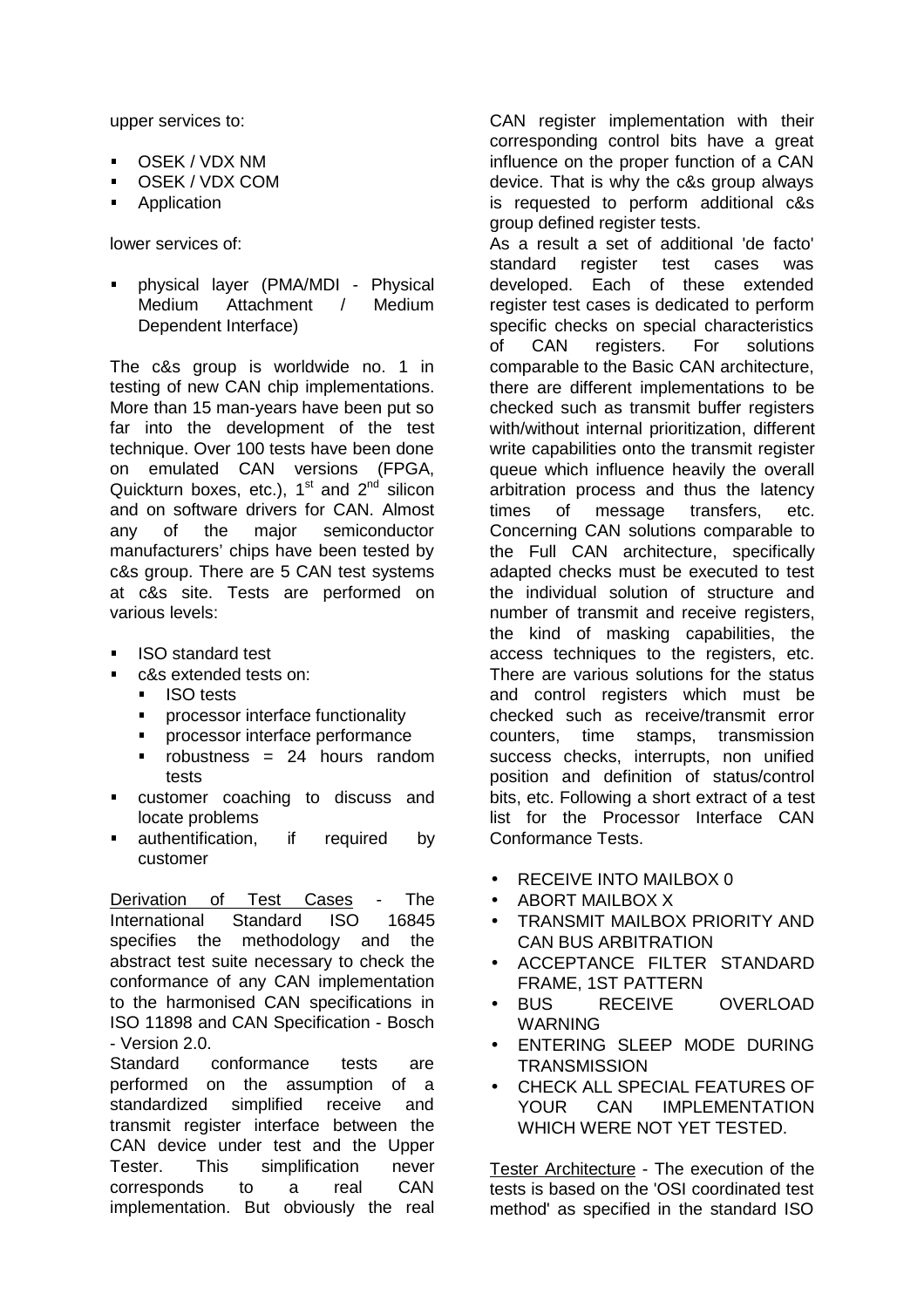9646. The implementation under test (IUT) typically is stimulated by the Test System, respective the Lower Tester through the underlying Service Provider. The stimulation consists of the test steps of the test cases. The IUT then undergoes the actual checking procedure: It processes the stimulus in conjunction with a so called Upper Tester, representing the potentially lacking higher layers complementing the IUT to a complete system module. The Implementation under test responds to the Tester with the result of the processed stimulus. The tester typically then compares the received information with the expected result, which is defined by the standard application specification of the Implementation under Test. If okay, the test is passed, the IUT is conformant to it's specification with respect to that test case. The tester proceeds to the next test case. If not okay, the test has failed. The IUT is not conformant with respect to that test case., corresponding actions need to be taken.

The test system structure as depicted in Fig. 5 is a direct translation of the OSI Coordinated Test Method. The Implementation under Test – the 'new' CAN device – is connected to the Tester through the so called stress box, representing the Underlying Service Provider. As such the stress box connects the signals between the stimulation and analyzing units and the RX and TX pins of the CAN device. The Tester – respectively the Lower Tester – consists of a standard PC with a Windows<sup>™</sup> operating system with off the shelf standard data generators and logic analyzers attached to it. The analyzer and data generator are responsible for the execution of the real time critical parts of the tests. The non real time critical parts of the conformance tester is implemented in software. On the other side there is the Implementation under Test – the 'new' CAN device – with it's Upper Tester represented by a micro controller and the related upper tester specific software.



Fig. 5: tester architecture for CAN protocol Tests

Conclusion CAN Protocol Tests - In general, the future will show us more and more critical constellations which should be observed by a test system. Hence the amount of test cases will be incremented continuously. This new test cases arise from the inexact protocol specification. The new test cases should be assumed to the test specification, and finally the inexact protocol specification must be corrected to prevent further implementation errors.

FAULT TOLERANT CAN TRANSCEIVER TESTS - The transceiver is the interface between the analog signal transmission over the physical communication media and the digital 'world' towards the higher OSI-layers. The latter could comprise – as it is the case for  $CAN - lines$  for digital signals such as Receive Data, Transmit\_Data, Error\_Signal, etc. Towards the physical media there may be analog lines such as CAN\_High, CAN\_Low, etc. The redundancy of these lines is used for differential mode signal transmission which provides a good means for high common mode noise injection immunity. In case of a failure – short circuit or broken wire – the redundancy is used together with the failure detection mechanism of the fault tolerant transceiver, to switch off the defect line, communicate with a reduced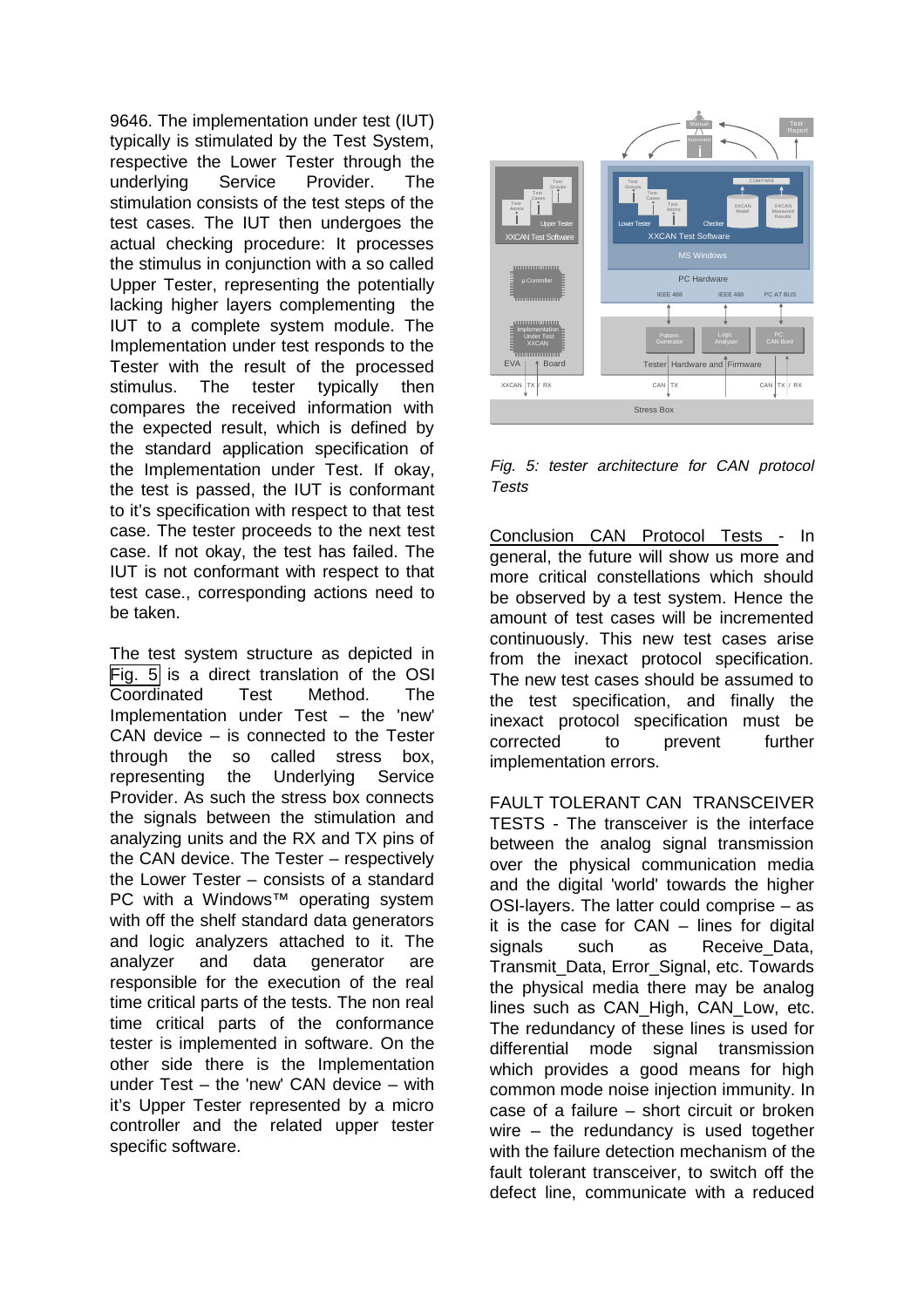signal to noise ratio and signal the error to higher layers. Finally there are power supply lines for supplying the component with energy. There are means provided to switch the component from normal mode into low power or power off mode. For more details refer to [4].

c&s is cooperating in a group of automobil manufacturers - DaimlerChrysler, BMW, Audi, Volkswagen, PSA - to specify and implement the world wide first and only conformance tests for a new generation of fault tolerant CAN transceivers.

Derivation of test cases - The specification of the fault tolerant CAN transceiver is given in natural language. Some 'formal' specification means are applied partially for instance state diagrams and tables to describe the behavior of the physical media failure detection, see Fig. 6.



#### Fig. 6: Transceiver Failure detection state diagram with table specifying the operational areas for short circuits

Because most parts of the specification are given in natural language there may be many faults and ambiguities in the specification and consequently in the implementation. Therefore exhaustive conformance testing is a must. To ensure that a high share of faults in the specification and the implementation is detected the application of a systematically method is essential when deriving the test cases. The application of the 'SOVS-method' developed by c&s led to a SOVS comprising all so far known possible operational conditions under which the transceiver is expected to be functional in the specified way. On the firm base of experience of c&s the SOVS for testing a transceiver is derived as shown in Fig. 7. The experience has been gained from practical applications at the automotive companies sites' and the

experience in testing and organizing tests within the research work at the c&s group. For further details refer to [5], [6].

The tables given in Fig. 7 already show how large the number of test cases directly derived from SOVS would be. Undoubtedly it were impossible to execute these test in a practically acceptable amount of time.

| Transceiver-SOVS =       | { System Configuration } x { Communication } x<br>{ Power Supply } x { GND Shift } x { Op. Modes } x { Failure } |                                                                                                                                                                                                                                                                                                                      |  |  |  |
|--------------------------|------------------------------------------------------------------------------------------------------------------|----------------------------------------------------------------------------------------------------------------------------------------------------------------------------------------------------------------------------------------------------------------------------------------------------------------------|--|--|--|
| System<br>Configuration  | Baud rate                                                                                                        | 5 k Bd   125 kBd                                                                                                                                                                                                                                                                                                     |  |  |  |
|                          | Termination                                                                                                      | Calculated total termination = $100\Omega$                                                                                                                                                                                                                                                                           |  |  |  |
|                          | Topology                                                                                                         | Bus, ring, star, mesh,                                                                                                                                                                                                                                                                                               |  |  |  |
|                          | Composition                                                                                                      | Homogeneous, heterogeneous (ratio),                                                                                                                                                                                                                                                                                  |  |  |  |
|                          | Number of nodes                                                                                                  | $1, 2, \ldots, 40, \ldots$                                                                                                                                                                                                                                                                                           |  |  |  |
|                          | Environmental                                                                                                    | Temperature ( 20°C), moisture, shock,                                                                                                                                                                                                                                                                                |  |  |  |
|                          | conditions                                                                                                       |                                                                                                                                                                                                                                                                                                                      |  |  |  |
|                          |                                                                                                                  |                                                                                                                                                                                                                                                                                                                      |  |  |  |
| Communication            | Nodes' interaction                                                                                               | - Logical ring:<br>- node x receives token<br>- node x transmits token to node x+1<br>- after 1 cycle all nodes transmit 1<br>message<br>leading to an arbitration conflict<br>Arbitrary communication                                                                                                               |  |  |  |
|                          | Identifier                                                                                                       | Any, special,                                                                                                                                                                                                                                                                                                        |  |  |  |
|                          | Data                                                                                                             | Any, nodes reference,                                                                                                                                                                                                                                                                                                |  |  |  |
|                          | .                                                                                                                |                                                                                                                                                                                                                                                                                                                      |  |  |  |
| <b>Power Supply</b>      | .                                                                                                                |                                                                                                                                                                                                                                                                                                                      |  |  |  |
| <b>Ground Shift</b>      | .                                                                                                                |                                                                                                                                                                                                                                                                                                                      |  |  |  |
| <b>Operational Modes</b> |                                                                                                                  |                                                                                                                                                                                                                                                                                                                      |  |  |  |
| Failure                  | Single bus failure<br>1.5 bus failures                                                                           | - no failure<br>- short circuit:<br>- CL Vx(up)@Rx with:<br>$-Vx =$ [ -3 V  + 18 V ]<br>- Rx = [, $0\Omega$ 50.000 $\Omega$ ]<br>- CH Vx(up)@Rx<br>- CL OW@Rx(up)<br>$\cdots$<br>- open circuit:<br>- CL OW@Rx(down)<br>- apply CL BAT + CL CH then remove<br>CL BAT<br>- apply CL_GND + CL_CH then remove<br>CL GND |  |  |  |
|                          | 2 bus failures<br>n bus failures<br>Location of failure                                                          | - apply CL BAT + CL CH<br>- apply CL GND + CL CH<br>$\sim$<br>At node 1, 2,                                                                                                                                                                                                                                          |  |  |  |

| <b>Combinatorial Tests</b><br>based<br>the<br>on<br><b>Vectors</b> |   | 1:6 |   |    |    |   | 2:6      |   |   |    | 3:6 |  | 6:6 |
|--------------------------------------------------------------------|---|-----|---|----|----|---|----------|---|---|----|-----|--|-----|
| System configuration                                               | × |     |   |    | x  |   |          | × |   | ×  |     |  | ×   |
| Communication                                                      | × |     |   |    |    | × |          |   | × |    | ×   |  | ×   |
| Power Supply                                                       |   | ×   |   |    |    |   | $\cdots$ |   |   |    |     |  | ×   |
| <b>Ground Shift</b>                                                |   | ×   |   |    |    |   |          |   |   |    |     |  | ×   |
| <b>Operational Modes</b>                                           |   |     | × |    |    |   |          | × | × | ΙX | ×   |  | ×   |
| Failure                                                            |   |     |   | ΙX | Γx | x |          |   |   | ΙX | ×   |  | ×   |

Fig. 7: SOVS and variation of all vectors for transceiver tests

Therefore a second step must be applied to reduce the number of tests by selecting 'carefully' a subset of tests to come to a significantly reduced Sufficiently Exhaustive Minimal Set of (conformance) Test Cases SEMSTC. From practically gained experience by the above mentioned car manufacturers and c&s group the following settings seem to be reasonable to reduce the number of test cases to the SEMSTC shown in Fig. 8.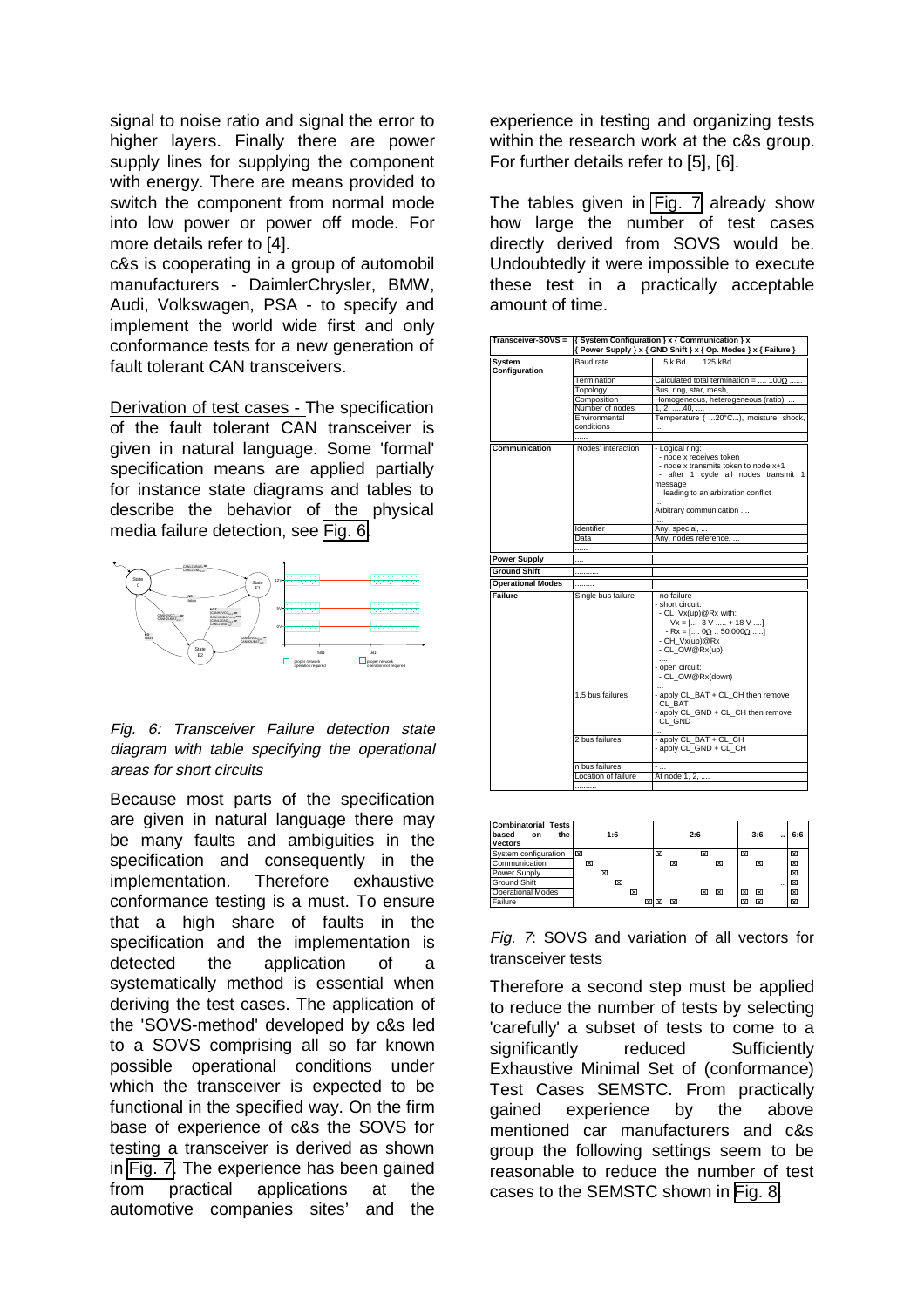| Transceiver-             | Reduction on [      |                                                                 |
|--------------------------|---------------------|-----------------------------------------------------------------|
| SEMSTC =                 |                     |                                                                 |
|                          |                     | { System Configuration } x { Communication } x                  |
|                          |                     | { Power Supply } x { GND Shift } x { Op. Modes } x { Failure }] |
| System                   | Baud rate           | 100 kBd                                                         |
| Configuration            |                     |                                                                 |
| - reduced -              | Termination         | Calculated total termination = $100\Omega$                      |
| (constant                | standard Topology   | <b>Bus</b>                                                      |
| system)                  |                     |                                                                 |
|                          | Composition         | Homogeneous                                                     |
|                          | Number of nodes     | 40                                                              |
|                          | Environmental       | Temperature,<br>moisture.<br>shock.                             |
|                          | conditions          | ambient                                                         |
|                          | .                   |                                                                 |
| Communication            | Nodes' interaction  | - Logical ring:                                                 |
| - reduced -              |                     | - node x receives token                                         |
| (constant<br>standard    |                     | - node x transmits token to node x+1                            |
| com)                     |                     | - after 1 cycle all nodes transmit 1                            |
|                          |                     | message                                                         |
|                          |                     | leading to an arbitration conflict                              |
|                          | Identifier          | Respective name of node                                         |
|                          | Data                | Name of logical successor; at arbitration:                      |
|                          |                     | no data                                                         |
|                          | .                   |                                                                 |
| <b>Power Supply</b>      | .                   |                                                                 |
| - reduced -              |                     |                                                                 |
| <b>Ground Shift</b>      | .                   |                                                                 |
| - reduced -              |                     |                                                                 |
| <b>Operational Modes</b> | .                   |                                                                 |
| - reduced -              |                     |                                                                 |
|                          |                     |                                                                 |
|                          |                     |                                                                 |
| <b>Failure</b>           | Single bus failure  | - no failure                                                    |
| - reduced -              |                     | - short circuit:                                                |
|                          |                     | - CL Vx(up)@Rx with:                                            |
|                          |                     | $-Vx =$ [ -3 V  + 18 V ]                                        |
|                          |                     | $-Rx =$ [, 0Ω ., 50.000Ω ]                                      |
|                          |                     | - CH Vx(up)@Rx                                                  |
|                          |                     | - CL OW@Rx(up)                                                  |
|                          |                     |                                                                 |
|                          |                     | - open circuit:                                                 |
|                          |                     | - CL OW@Rx(down)                                                |
|                          |                     |                                                                 |
|                          | 1.5 bus failures    | - apply CL_BAT + CL_CH then remove                              |
|                          |                     | CL BAT                                                          |
|                          |                     | - apply CL_GND + CL_CH then remove                              |
|                          |                     | CL GND                                                          |
|                          | Location of failure | Between node 39 and 40                                          |

| <b>Combinatorial Tests</b><br>based<br>the<br>on<br><b>Vectors</b><br>- reduced - | 1:4      | 2:4         | 3:4 | 4:4 |
|-----------------------------------------------------------------------------------|----------|-------------|-----|-----|
| System configuration                                                              | Constant | Constant    |     |     |
| Communication                                                                     | Constant | Constant    |     |     |
| Power Supply                                                                      | ×        | ×           |     |     |
| <b>Ground Shift</b>                                                               | ×        | ×           |     |     |
| <b>Operational Modes</b>                                                          | ×        | x           |     |     |
| Failure                                                                           | ×        | ×<br>X<br>× |     |     |

Fig. 8: SEMSTC and restricted variation of vectors for transceiver tests

Tester Architecture - Correspondingly to the derivation of test cases the resulting tester architecture depicted in Fig. 9 and a detailed definition of for example a Short Circuit test case – Fig. 9 – would result.



Fig. 9: tester architecture for fault tolerant CAN transceiver tests

| Constants            | Power Supply = 12V / GND Shift = 0V / Op. Mode = Normal                              |                      |                                                              |                                      |  |  |  |  |  |
|----------------------|--------------------------------------------------------------------------------------|----------------------|--------------------------------------------------------------|--------------------------------------|--|--|--|--|--|
|                      | Test procedure                                                                       |                      |                                                              | Short Circuit Failure (CL Vx, CH Vx) |  |  |  |  |  |
|                      | Operating area                                                                       |                      | Short Circuit Operating Area                                 |                                      |  |  |  |  |  |
|                      |                                                                                      |                      |                                                              |                                      |  |  |  |  |  |
| <b>Initial State</b> |                                                                                      |                      | System Configuration : constant as specified in Standard Net |                                      |  |  |  |  |  |
|                      | Communication                                                                        |                      | : constant as specified in Standard Net                      |                                      |  |  |  |  |  |
|                      | Op. Mode                                                                             |                      | : Normal Mode                                                |                                      |  |  |  |  |  |
|                      | Power Supply                                                                         | :12V                 |                                                              |                                      |  |  |  |  |  |
|                      | <b>GND Shift</b>                                                                     | : 0V                 |                                                              |                                      |  |  |  |  |  |
|                      | resistor range for error generator R/U:                                              |                      |                                                              |                                      |  |  |  |  |  |
|                      | rx start                                                                             | : 0 <sub>Q</sub>     |                                                              |                                      |  |  |  |  |  |
|                      | rx stop                                                                              | :50K <sub>2</sub>    |                                                              |                                      |  |  |  |  |  |
|                      | rx next                                                                              | : depending on steps |                                                              |                                      |  |  |  |  |  |
|                      |                                                                                      | range                |                                                              | step                                 |  |  |  |  |  |
|                      |                                                                                      | $-$ 00               | $10\Omega$                                                   | $1\Omega$                            |  |  |  |  |  |
|                      |                                                                                      | $10\Omega -$         | $50\Omega$                                                   | $5\Omega$                            |  |  |  |  |  |
|                      |                                                                                      | $50\Omega$ -         | 250Ω                                                         | $10\Omega$                           |  |  |  |  |  |
|                      |                                                                                      | $250\Omega$ -        | 1.000 $\Omega$                                               | $50\Omega$                           |  |  |  |  |  |
|                      |                                                                                      | $1.000\Omega$ -      | 10.000 $\Omega$                                              | $1.000\Omega$                        |  |  |  |  |  |
|                      |                                                                                      | $10.000\Omega -$     | $50.000\Omega$                                               | $10.000\Omega$                       |  |  |  |  |  |
|                      | voltage range for error generator R/U:                                               |                      |                                                              |                                      |  |  |  |  |  |
|                      | vx start                                                                             | :16V                 |                                                              |                                      |  |  |  |  |  |
|                      | vx stop                                                                              | $: -3V$              |                                                              |                                      |  |  |  |  |  |
|                      | : depending on steps<br>vx next                                                      |                      |                                                              |                                      |  |  |  |  |  |
|                      |                                                                                      | range                |                                                              | step                                 |  |  |  |  |  |
|                      |                                                                                      | $16V -$              | $-3V$                                                        | 0.1V                                 |  |  |  |  |  |
| <b>Test Steps</b>    | execution of communication as specified in Standard Net                              |                      |                                                              |                                      |  |  |  |  |  |
| Response             | test results must match the operating areas as defined for short circuit<br>failures |                      |                                                              |                                      |  |  |  |  |  |

Fig. 10: test case 4.3.6.7: CH\_Vx(down)@Rx

Conclusion Fault Tolerant CAN Transceiver Tests - Practical experience will show whether the above choice of SEMSTC is appropriate to check the insufficiently specified CAN Transceivers for interoperability. Probably real applications will lead to some unexpected behavior which will need further analysis and which will then lead to the described formal expansion of the vector space and as well as more refinement and formal description of the component specification.

#### **Summary**

A first approach to tighter and more precise specifications is the description of protocol features in a 'formal language'. If a specification is given in a completely formal form formal checks on completeness, in-ambiguity, etc. would be applicable, for further information about such formal methods refer to [15]. The application of formal methods for deriving test cases on a formal specification does not redundantize the application of empiric methods as they have been discussed in the present paper. Empiric and formal testing approaches are not antagonist. They are further more complementary. Therefore a reliable methodology for design and test should integrate both of them. On one hand, because of the knowhow of test experts cannot be qualitatively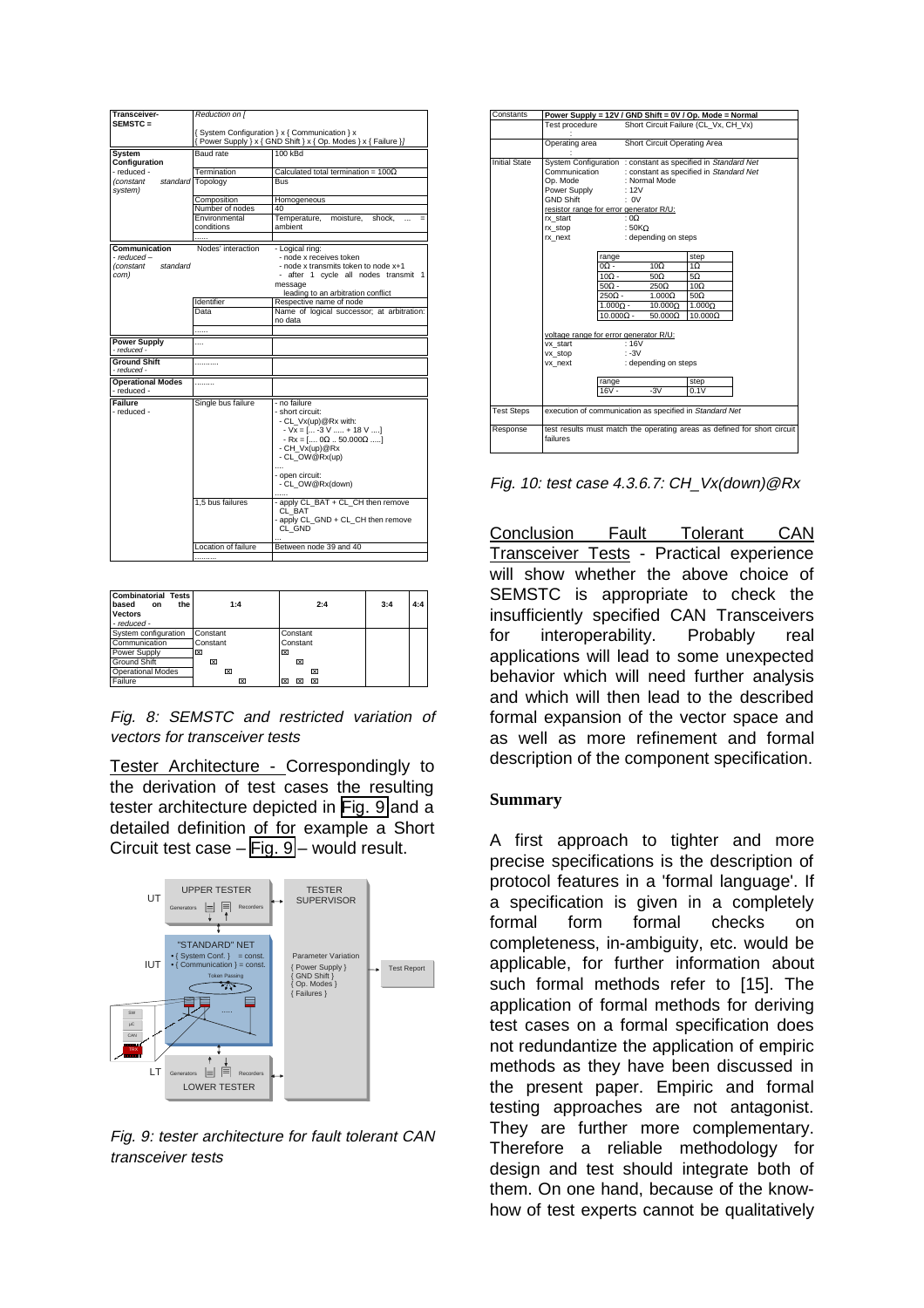compared with the capabilities of formal methods which are 'artificially' and systematically applied to a generally incomplete specification. So an interesting approach would be to improve the formal methods with data provided by experts. On the other hand, the empirically defined test sequences, in which the community is confident in, can be analyzed in a process of applying formal methods.

It is obvious that a confident test could not be performed without a complete and nonambiguous specification even if it is done at a high level of abstraction. This specification is useful to obtain relevant and confident test cases. Furthermore, if the specification is detailed enough it is possible to perform a simulation process in order to evaluate the coverage of executive path of the specification. An high path coverage allows the confidence into test process to be increased.

Based on that some next steps concentrate on the integration process based on existing tools. Such a integration process will put together the test philosophies as well as the currently not harmonized and not cooperating tools on network simulation/emulation and process simulation.

## **References**

- [1] W. Lawrenz: Networked Systems High Level Design & Test Philosophy and Tools; SAE Conference and Show Detroit, paper 950296, 27.03. - 03.03.95
- [2] W. Lawrenz, editor: CAN Controller Area Network from Theories to Application; Springer Verlag, 1997, ISBN 0-387-94939-9
- [3] ISO 11898 Road Vehicle Controller Area Network (CAN), part 1; International Standard ISO 11898, 1999
- [4] Specification of a Fault Tolerant CAN Transceiver; GIFT Working Group at Fachhochschule Wolfenbuettel, c&s group, Germany, 2000
- [5] Test Specification for a Fault Tolerant CAN Transceiver; ICT Working Group at Fachhochschule Wolfenbuettel, c&s group, Germany, 2000
- [6] M. Scheurer: Entwicklung einer Methode zur systematischen Ableitung von Testfällen für Konformitätsprüfungen in der Informationstechnologie ; Diploma Thesis at Fachhochschule Wolfenbuettel, c&s group, Germany, July 2000
- [7] Abramovici, M.A. Breuer, A.D. Friedman: Digital testing and testable design; Computer Science Press, 1990.
- [8] A.L.Courbis, J.F. Santucci, N.Giambiasi : Automatic Behavioral Test Pattern Generation for Digital Circuits; 1<sup>st</sup> IEEE Asian Test Symposium, Hiroshima, Japan, November 1992, pp. 112-117
- [9] S.J. Chandra, J.H. Patel: Experimental evaluation of testability measures for test generation; IEEE Trans. On CAD, Vol. 8, N°1, pp.93-97, January 1989.
- [10] Z. Manna, A. Pnueli: How to cook a temporal proof system for your pet language; Report n°STAN-CS-82- 954, Department of Computer Sciences, Stanford University , USA, 1982
- [11] K.T. Cheng, A.S. Krishnakumar: Automatic functional test generation using the Extended Finite State Machine Model; 30th ACM/IEEE Design Automation Conference, USA, 1993
- [12] M. Larnac, V. Chapurlat, J. Magnier, B. Chenot: Formal Representation and Proof of the Interpreted Sequential Machine Model; EUROCAST'97, LNCS 1333, Springer, Las Palmas de Gran Canaria, Spain, 1997
- [13] J. Magnier: Représentation Symbolique et Vérification Formelle de machines séquentielles; State Thesis University of Montpellier II, France, 1990